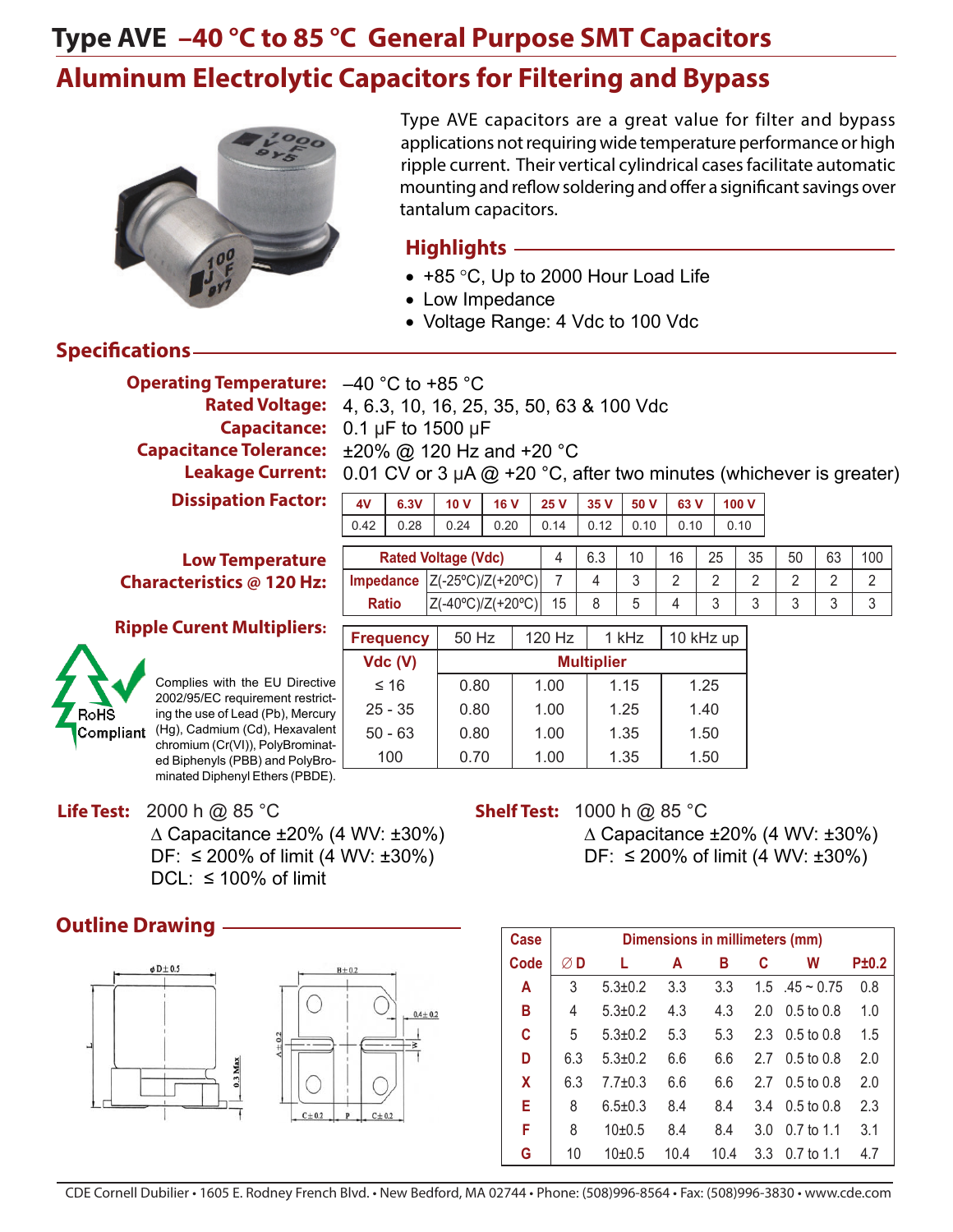# **Type AVE –40 °C to 85 °C General Purpose SMT Capacitors**

## **Aluminum Electrolytic Capacitors for Filtering and Bypass Part Numbering System**

| <b>AVE</b> | 106                       | M                  |                | 16                          | в    | 12T                                                 | – F              |
|------------|---------------------------|--------------------|----------------|-----------------------------|------|-----------------------------------------------------|------------------|
|            |                           |                    |                |                             |      |                                                     |                  |
|            | <b>Type Capacitance</b>   | <b>Capacitance</b> |                | <b>Voltage</b>              |      | <b>Case Packaging</b>                               | <b>RoHS</b>      |
|            | $104 = 0.1 \,\mu F$       | <b>Tolerance</b>   |                | $04 = 4$ Vdc $06 = 6.3$ Vdc | Code | <b>Information</b>                                  | <b>Compliant</b> |
|            | $105 = 1.0 \mu F$         | $M = \pm 20\%$     |                |                             |      | 10 = 10 Vdc $16 = 16$ Vdc $B = B$ 12 = Carrier Tape |                  |
|            | $106 = 10.0 \,\text{µF}$  |                    |                | $25 = 25$ Vdc $35 = 35$ Vdc |      | Width (mm)                                          |                  |
|            | $107 = 100.0 \,\mu F$     |                    |                | $50 = 50$ Vdc $63 = 63$ Vdc |      | $T = \text{Tape } 8 \text{ Reel}$                   |                  |
|            | $108 = 1000.0 \text{ µF}$ |                    | $2A = 100$ Vdc |                             |      |                                                     |                  |

#### **Ratings**

|           |                    |                 |                         |                    | Max.                       |                           |              |                 |
|-----------|--------------------|-----------------|-------------------------|--------------------|----------------------------|---------------------------|--------------|-----------------|
|           | <b>Catalog</b>     | <b>Max. DCL</b> | Max. DF                 | <b>Max. E.S.R.</b> | <b>Ripple Current Case</b> |                           | <b>Size</b>  | Qty.            |
| Cap       | <b>Part Number</b> | 2 min.          | @120Hz/20°C @120Hz/20°C |                    | @120Hz/85°C Code           |                           | <b>D</b> x L | <b>Per Reel</b> |
| $(\mu F)$ |                    | $(\mu A)$       |                         | $(\Omega)$         | (mA)                       |                           | (mm)         | (Each)          |
|           |                    |                 | 4 Vdc (5 Vdc Surge)     |                    |                            |                           |              |                 |
| 22        | AVE226M04A12T-F    | 3               | 0.42                    | 31.65              | 14                         | A                         | 3x5.3        | 2000            |
| 33        | AVE336M04B12T-F    | 3               | 0.42                    | 21.10              | 31                         | B                         | 4x5.3        | 2000            |
| 47        | AVE476M04B12T-F    | 3               | 0.42                    | 14.81              | 37                         | B                         | 4x5.3        | 2000            |
| 68        | AVE686M04C12T-F    | 3               | 0.42                    | 10.24              | 63                         | $\mathbf C$               | 5x5.3        | 1000            |
| 100       | AVE107M04D16T-F    | 4               | 0.42                    | 6.96               | 110                        | D                         | 6.3x5.3      | 1000            |
|           |                    |                 | 6.3 Vdc (8 Vdc Surge)   |                    |                            |                           |              |                 |
| 22        | AVE226M06B12T-F    | 3               | 0.28                    | 21.10              | 23                         | B                         | 4x5.3        | 2000            |
| 33        | AVE336M06B12T-F    | 3               | 0.28                    | 14.07              | 31                         | B                         | 4x5.3        | 2000            |
| 47        | AVE476M06C12T-F    | 3               | 0.28                    | 9.88               | 52                         | $\mathbf C$               | 5x5.3        | 1000            |
| 68        | AVE686M06D16T-F    | 4.3             | 0.28                    | 6.83               | 89                         | $\mathsf D$               | 6.3x5.3      | 1000            |
| 100       | AVE107M06D16T-F    | 6.3             | 0.28                    | 4.64               | 120                        | D                         | 6.3x5.3      | 1000            |
| 220       | AVE227M06X16T-F    | 13.9            | 0.28                    | 2.11               | 123                        | X                         | 6.3x7.7      | 1000            |
| 220       | AVE227M06E16T-F    | 13.9            | 0.28                    | 2.11               | 155                        | E                         | 8x6.5        | 1000            |
| 330       | AVE337M06X16T-F    | 20.8            | 0.28                    | 1.41               | 139                        | $\times$                  | 6.3x7.7      | 1000            |
| 330       | AVE337M06E16T-F    | 20.8            | 0.28                    | 1.41               | 155                        | E                         | 8x6.5        | 1000            |
| 470       | AVE477M06F24T-F    | 29.6            | 0.28                    | 0.99               | 252                        | $\mathsf F$               | 8x10         | 500             |
| 1000      | AVE108M06G24T-F    | 63.0            | 0.28                    | 0.46               | 458                        | G                         | 10x10        | 500             |
| 1500      | AVE158M06G24T-F    | 94.5            | 0.28                    | 0.31               | 458                        | G                         | 10x10        | 500             |
|           |                    |                 | 10 Vdc (13 Vdc Surge)   |                    |                            |                           |              |                 |
| 10        | AVE106M10B12T-F    | 3               | 0.24                    | 39.79              | 23                         | B                         | 4x5.3        | 2000            |
| 22        | AVE226M10C12T-F    | 3               | 0.24                    | 18.09              | 39                         | C                         | 5x5.3        | 1000            |
| 33        | AVE336M10C12T-F    | 3.3             | 0.24                    | 12.06              | 48                         | $\mathsf{C}$              | 5x5.3        | 1000            |
| 47        | AVE476M10D16T-F    | 4.7             | 0.24                    | 8.47               | 67                         | D                         | 6.3x5.3      | 1000            |
| 68        | AVE686M10D16T-F    | 6.8             | 0.24                    | 5.85               | 98                         | D                         | 6.3x5.3      | 1000            |
| 100       | AVE107M10X16T-F    | 10              | 0.24                    | 3.98               | 108                        | X                         | 6.3x7.7      | 1000            |
| 100       | AVE107M10E16T-F    | 10              | 0.24                    | 3.98               | 155                        | E                         | 8x6.5        | 1000            |
| 220       | AVE227M10X16T-F    | 22              | 0.24                    | 1.81               | 130                        | $\boldsymbol{\mathsf{X}}$ | 6.3x7.7      | 1000            |
| 220       | AVE227M10E16T-F    | 22              | 0.24                    | 1.81               | 155                        | E                         | 8x6.5        | 1000            |
| 330       | AVE337M10F24T-F    | 33              | 0.24                    | 1.21               | 252                        | $\mathsf F$               | 8x10         | 500             |
| 470       | AVE477M10G24T-F    | 47              | 0.24                    | 0.85               | 458                        | G                         | 10x10        | 500             |
| 1000      | AVE108M10G24T-F    | 100             | 0.24                    | 0.40               | 458                        | G                         | 10x10        | 500             |

CDE Cornell Dubilier • 1605 E. Rodney French Blvd. • New Bedford, MA 02744 • Phone: (508)996-8564 • Fax: (508)996-3830 • www.cde.com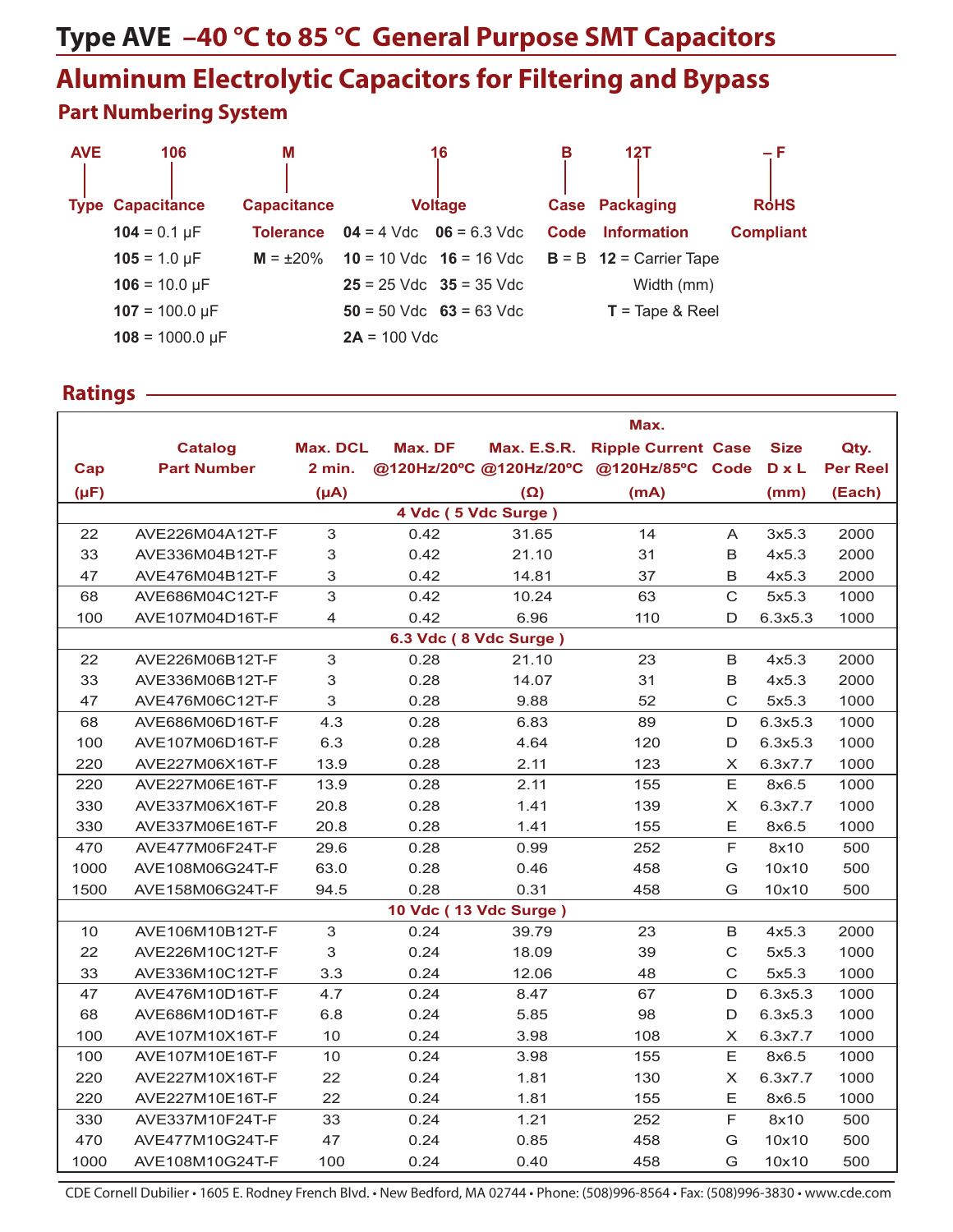### **Ratings**

|           |                    |                 |         |                         | Max.                       |              |              |                 |
|-----------|--------------------|-----------------|---------|-------------------------|----------------------------|--------------|--------------|-----------------|
|           | <b>Catalog</b>     | <b>Max. DCL</b> | Max. DF | <b>Max. E.S.R.</b>      | <b>Ripple Current Case</b> |              | <b>Size</b>  | Qty.            |
| Cap       | <b>Part Number</b> | 2 min.          |         | @120Hz/20°C @120Hz/20°C | @120Hz/85°C Code           |              | <b>D</b> x L | <b>Per Reel</b> |
| $(\mu F)$ |                    | $(\mu A)$       |         | $(\Omega)$              | (mA)                       |              | (mm)         | (Each)          |
|           |                    |                 |         | 16 Vdc (20 Vdc Surge)   |                            |              |              |                 |
| 10        | AVE106M16A12T-F    | 3.0             | 0.2     | 33.16                   | 14                         | A            | 3x5.3        | 2000            |
| 10        | AVE106M16B12T-F    | 3.0             | 0.2     | 33.16                   | 26                         | B            | 4x5.3        | 2000            |
| 22        | AVE226M16C12T-F    | 3.5             | 0.2     | 15.07                   | 44                         | $\mathsf C$  | 5x5.3        | 1000            |
| 33        | AVE336M16D16T-F    | 5.3             | 0.2     | 10.05                   | 63                         | D            | 6.3x5.3      | 1000            |
| 47        | AVE476M16D16T-F    | 7.5             | 0.2     | 7.05                    | 75                         | D            | 6.3x5.3      | 1000            |
| 68        | AVE686M16D16T-F    | 10.9            | 0.2     | 4.88                    | 103                        | D            | 6.3x5.3      | 1000            |
| 100       | AVE107M16X16T-F    | 16.0            | 0.2     | 3.32                    | 108                        | X            | 6.3x7.7      | 1000            |
| 100       | AVE107M16E16T-F    | 16.0            | 0.2     | 3.32                    | 155                        | E            | 8x6.5        | 1000            |
| 220       | AVE227M16X16T-F    | 35.2            | 0.2     | 1.51                    | 124                        | X            | 6.3x7.7      | 1000            |
| 220       | AVE227M16F24T-F    | 35.2            | 0.2     | 1.51                    | 252                        | F            | 8x10         | 500             |
| 330       | AVE337M16F24T-F    | 52.8            | 0.2     | 1.00                    | 252                        | F            | 8x10         | 500             |
| 470       | AVE477M16G24T-F    | 75.2            | 0.2     | 0.71                    | 458                        | G            | 10x10        | 500             |
|           |                    |                 |         | 25 Vdc (31 Vdc Surge)   |                            |              |              |                 |
| 4.7       | AVE475M25B12T-F    | 3.0             | 0.14    | 49.38                   | 19                         | B            | 4x5.3        | 2000            |
| 10        | AVE106M25C12T-F    | 3.0             | 0.14    | 23.21                   | 32                         | $\mathsf{C}$ | 5x5.3        | 1000            |
| 22        | AVE226M25D16T-F    | 5.5             | 0.14    | 10.55                   | 55                         | D            | 6.3x5.3      | 1000            |
| 33        | AVE336M25D16T-F    | 8.3             | 0.14    | 7.03                    | 67                         | D            | 6.3x5.3      | 1000            |
| 47        | AVE476M25X16T-F    | 11.8            | 0.14    | 4.94                    | 98                         | X            | 6.3x7.7      | 1000            |
| 47        | AVE476M25E16T-F    | 11.8            | 0.14    | 4.94                    | 155                        | E            | 8x6.5        | 1000            |
| 68        | AVE686M25X16T-F    | 17.0            | 0.14    | 3.41                    | 109                        | X            | 6.3x7.7      | 1000            |
| 68        | AVE686M25E16T-F    | 17.0            | 0.14    | 3.41                    | 155                        | E            | 8x6.5        | 1000            |
| 100       | AVE107M25X16T-F    | 25.0            | 0.14    | 2.32                    | 124                        | X            | 6.3x7.7      | 1000            |
| 100       | AVE107M25E16T-F    | 25.0            | 0.14    | 2.32                    | 155                        | Ε            | 8x6.5        | 1000            |
| 220       | AVE227M25F24T-F    | 55.0            | 0.14    | 1.06                    | 252                        | F            | 8x10         | 500             |
| 330       | AVE337M25G24T-F    | 82.5            | 0.14    | 0.70                    | 458                        | G            | 10x10        | 500             |
|           |                    |                 |         | 35 Vdc (44 Vdc Surge)   |                            |              |              |                 |
| 3.3       | AVE335M35A12T-F    | 3.0             | 0.12    | 60.28                   | 8                          | A            | 3x5.3        | 2000            |
| 4.7       | AVE475M35B12T-F    | 3.0             | 0.12    | 42.33                   | 20                         | B            | 4x5.3        | 2000            |
| 10        | AVE106M35C12T-F    | 3.5             | 0.12    | 19.89                   | 34                         | $\mathsf C$  | 5x5.3        | 1000            |
| 22        | AVE226M35D16T-F    | 7.7             | 0.12    | 9.04                    | 59                         | D            | 6.3x5.3      | 1000            |
| 33        | AVE336M35X16T-F    | 11.6            | 0.12    | 6.03                    | 85                         | X            | 6.3x7.7      | 1000            |
| 33        | AVE336M35E16T-F    | 11.6            | 0.12    | 6.03                    | 155                        | Е            | 8x6.5        | 1000            |
| 47        | AVE476M35X16T-F    | 16.5            | 0.12    | 4.23                    | 98                         | X            | 6.3x7.7      | 1000            |
| 47        | AVE476M35E16T-F    | 16.5            | 0.12    | 4.23                    | 155                        | Е            | 8x6.5        | 1000            |
| 68        | AVE686M35X16T-F    | 23.8            | 0.12    | 2.93                    | 109                        | X            | 6.3x7.7      | 1000            |
| 68        | AVE686M35E16T-F    | 23.8            | 0.12    | 2.93                    | 155                        | Е            | 8x6.5        | 1000            |
| 100       | AVE107M35F24T-F    | 35.0            | 0.12    | 1.99                    | 252                        | F            | 8x10         | 500             |
| 220       | AVE227M35G24T-F    | 77.0            | 0.12    | 0.90                    | 458                        | G            | 10x10        | 500             |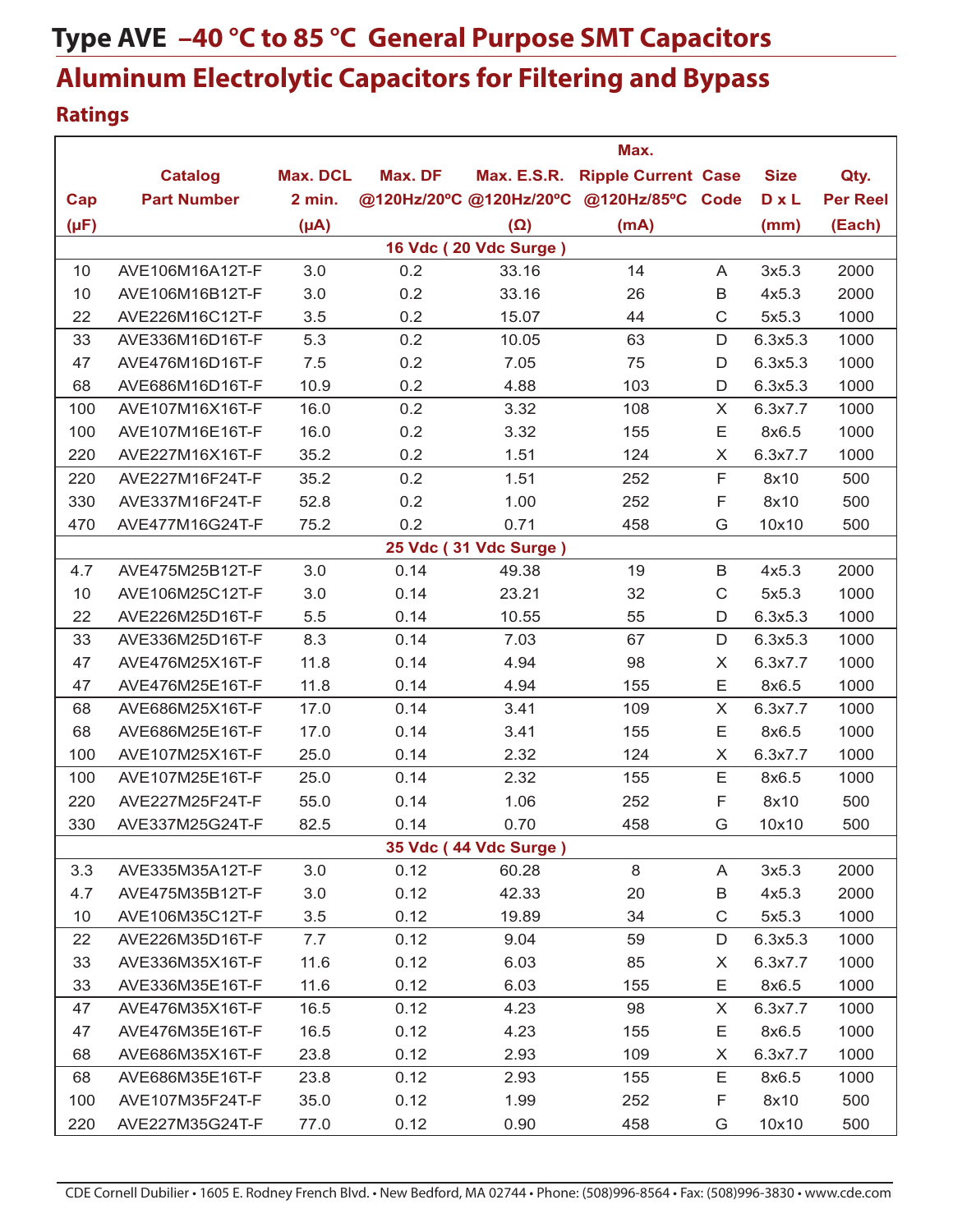|              |                    |                 |                         |            | Max.                                           |                |         |                 |
|--------------|--------------------|-----------------|-------------------------|------------|------------------------------------------------|----------------|---------|-----------------|
|              | <b>Catalog</b>     | <b>Max. DCL</b> | Max. DF                 |            | Max. E.S.R. Ripple Current Case Size           |                |         | Qty.            |
| Cap          | <b>Part Number</b> | 2 min.          |                         |            | @120Hz/20°C @120Hz/20°C @120Hz/85°C Code D x L |                |         | <b>Per Reel</b> |
| $(\mu F)$    |                    | $(\mu A)$       |                         | $(\Omega)$ | (mA)                                           |                | (mm)    | (Each)          |
|              |                    |                 | 50 Vdc (63 Vdc Surge)   |            |                                                |                |         |                 |
| .10          | AVE104M50B12T-F*   | 3.0             | 0.1                     | 1657.83    | $\mathfrak{S}$                                 | B              | 4x5.3   | 2000            |
| .22          | AVE224M50B12T-F*   | 3.0             | 0.1                     | 753.56     | 5                                              | $\sf B$        | 4x5.3   | 2000            |
| .33          | AVE334M50B12T-F*   | 3.0             | 0.1                     | 502.37     | 6                                              | $\sf B$        | 4x5.3   | 2000            |
| .47          | AVE474M50B12T-F*   | 3.0             | 0.1                     | 352.73     | $\overline{7}$                                 | $\sf B$        | 4x5.3   | 2000            |
| $\mathbf{1}$ | AVE105M50B12T-F    | 3.0             | 0.1                     | 165.78     | 10                                             | B              | 4x5.3   | 2000            |
| 2.2          | AVE225M50B12T-F    | 3.0             | 0.1                     | 75.36      | 15                                             | $\sf B$        | 4x5.3   | 2000            |
| 3.3          | AVE335M50B12T-F    | 3.0             | 0.1                     | 50.24      | 19                                             | $\sf B$        | 4x5.3   | 2000            |
| 4.7          | AVE475M50C12T-F    | 3.0             | 0.1                     | 35.27      | 26                                             | $\mathsf{C}$   | 5x5.3   | 1000            |
| 10           | AVE106M50D16T-F    | 5.0             | 0.1                     | 16.58      | 44                                             | $\mathsf D$    | 6.3x5.3 | 1000            |
| 22           | AVE226M50X16T-F    | 11.0            | 0.1                     | 7.54       | 65                                             | $\pmb{\times}$ | 6.3x7.7 | 1000            |
| 22           | AVE226M50E16T-F    | 11.0            | 0.1                     | 7.54       | 155                                            | E              | 8x6.5   | 1000            |
| 33           | AVE336M50X16T-F    | 16.5            | 0.1                     | 5.02       | 82                                             | X              | 6.3x7.7 | 1000            |
| 33           | AVE336M50E16T-F    | 16.5            | 0.1                     | 5.02       | 155                                            | E              | 8x6.5   | 1000            |
| 47           | AVE476M50X16T-F    | 23.5            | 0.1                     | 3.53       | 98                                             | X              | 6.3x7.7 | 1000            |
| 47           | AVE476M50F24T-F    | 23.5            | 0.1                     | 3.53       | 252                                            | F              | 8x10    | 500             |
| 68           | AVE686M50F24T-F    | 34.0            | 0.1                     | 2.44       | 252                                            | $\mathsf F$    | 8x10    | 500             |
| 100          | AVE107M50F24T-F    | 50.0            | 0.1                     | 1.66       | 252                                            | F              | 8x10    | 500             |
| 220          | AVE227M50G24T-F    | 110.0           | 0.1                     | 0.75       | 458                                            | G              | 10x10   | 500             |
|              |                    |                 | 63 Vdc (75 Vdc Surge)   |            |                                                |                |         |                 |
| 10           | AVE106M63E16T-F    | 6.3             | 0.1                     | 16.58      | 75                                             | E              | 8x6.5   | 1000            |
| 22           | AVE226M63F24T-F    | 13.9            | 0.1                     | 7.54       | 139                                            | F              | 8x10    | 500             |
| 33           | AVE336M63F24T-F    | 20.8            | 0.1                     | 5.02       | 139                                            | F              | 8x10    | 500             |
| 47           | AVE476M63G24T-F    | 29.6            | 0.1                     | 3.53       | 226                                            | G              | 10x10   | 500             |
| 68           | AVE686M63G24T-F    | 42.8            | 0.1                     | 2.44       | 226                                            | G              | 10x10   | 500             |
| 100          | AVE107M63G24T-F    | 63.0            | 0.1                     | 1.66       | 226                                            | G              | 10x10   | 500             |
|              |                    |                 | 100 Vdc (125 Vdc Surge) |            |                                                |                |         |                 |
| 10           | AVE106M2AF24T-F    | 10              | 0.1                     | 16.58      | 94                                             | F              | 8x10    | 500             |
| 22           | AVE226M2AG24T-F    | 22              | 0.1                     | 7.54       | 189                                            | G              | 10x10   | 500             |
| 33           | AVE336M2AG24T-F    | 33              | 0.1                     | 5.02       | 189                                            | G              | 10x10   | 500             |

\*denotes discontinued part

**Recommended Land Patterns by case size for AVE series**





| Case   | Case    |     | Land Dimensions (mm) |     |
|--------|---------|-----|----------------------|-----|
| Code   | Size    | C   | В                    | A   |
| A      | 3x5.3   | 1.6 | 2.2                  | 0.8 |
| B      | 4x5.3   | 1.6 | 2.6                  | 1.0 |
| ⌒<br>U | 5x5.3   | 1.6 | 3.0                  | 1.4 |
| D      | 6.3x5.3 | 1.6 | 3.5                  | 1.9 |
| v<br>⌒ | 6.3x7.7 | 1.6 | 3.5                  | 1.9 |
| Е      | 8x6.5   | 1.6 | 4.0                  | 2.1 |
| Е      | 8x10    | 2.5 | 3.5                  | 3.0 |
| G      | 10x10   | 2.5 | 4.0                  | 4.0 |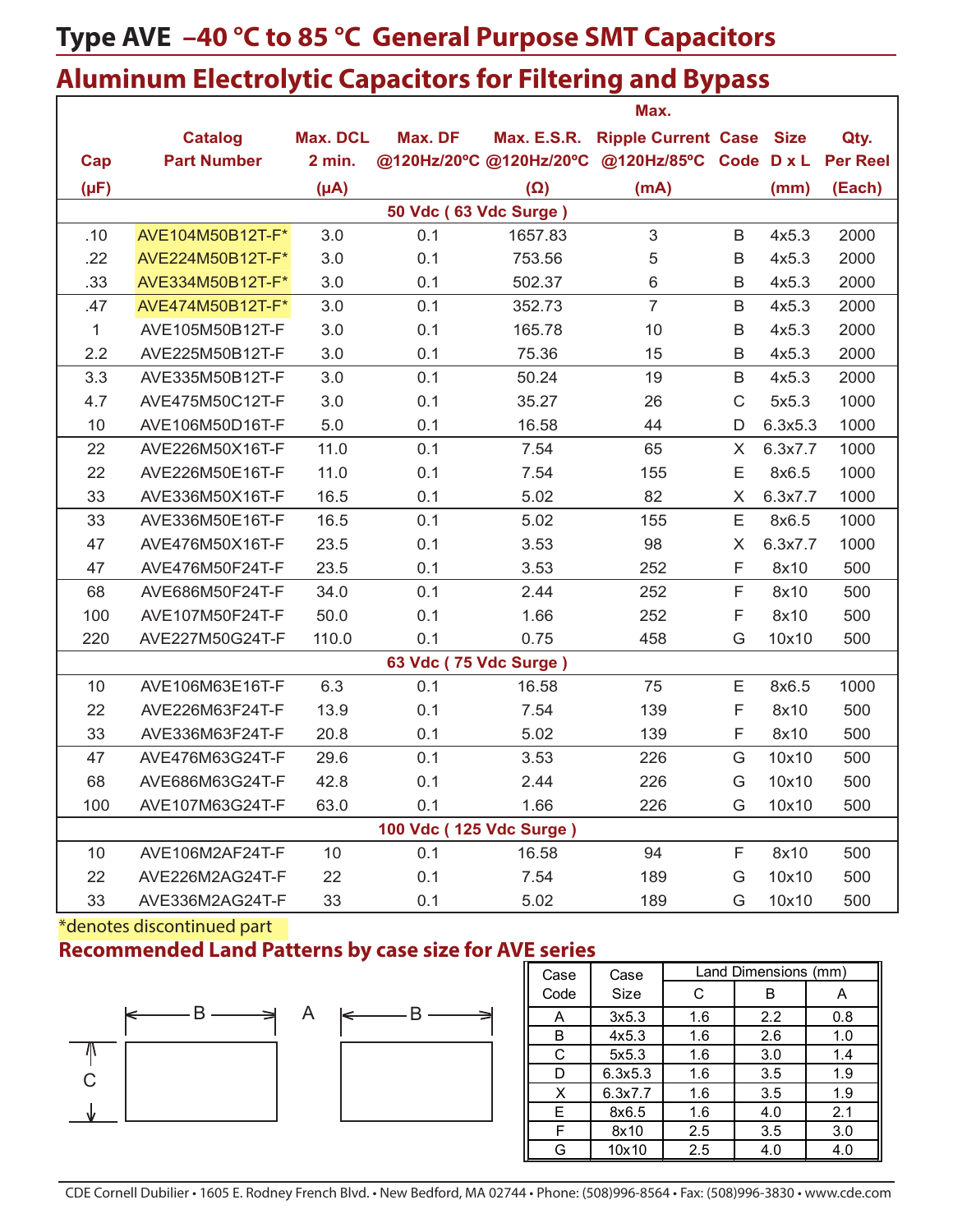### **Recommended Soldering Methods**

Recommended Reflow Soldering Profile:



The 8 and 10 mm dia. case sizes should be subjected to a maximum of two reflow soldering processes.

Soldering with a solder iron should be performed with a maximum soldering iron tip temperature of 350±5°C for 3 to 4 seconds.